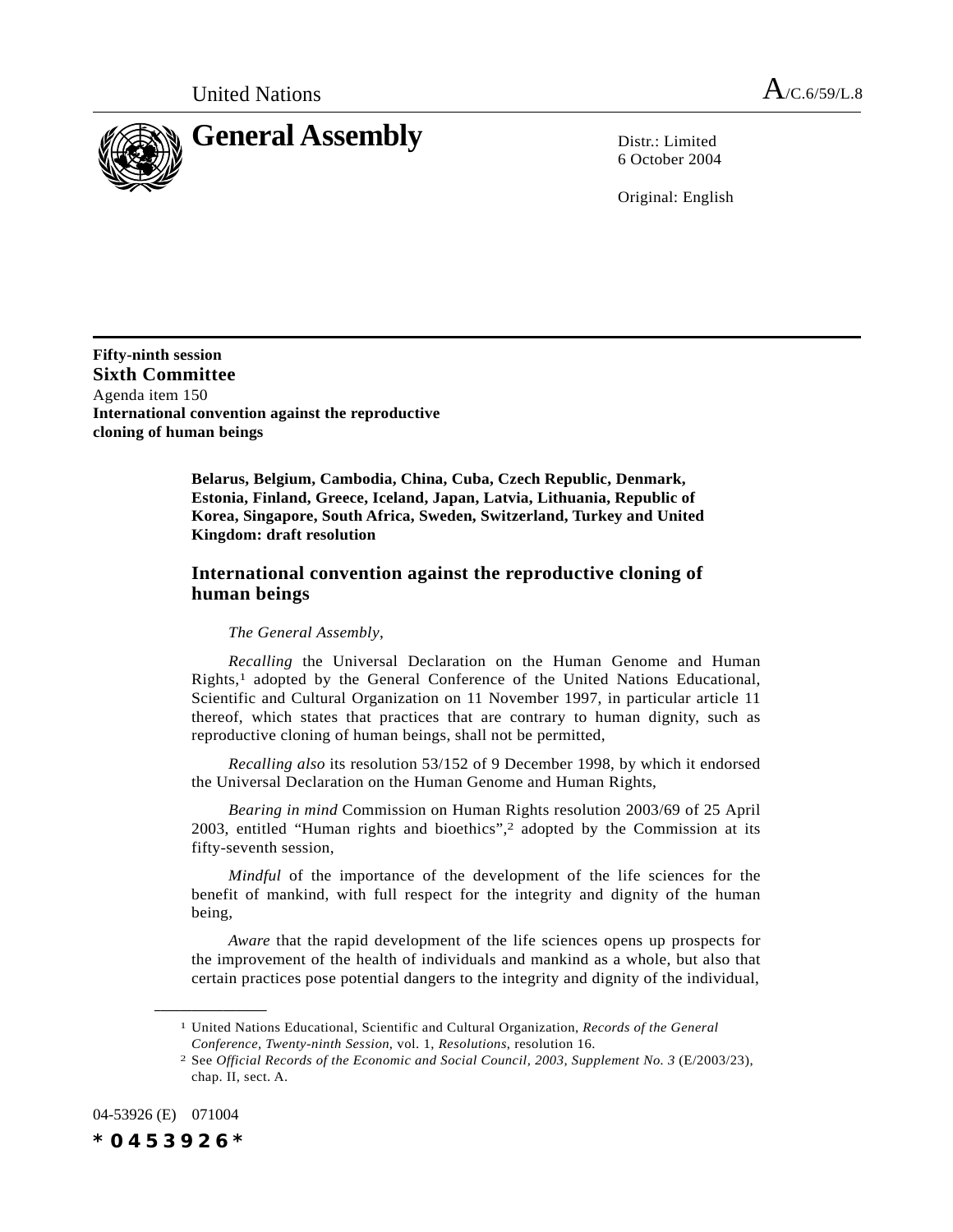*Concerned* by the seriousness of problems posed by the development of techniques of reproductive cloning of human beings applied to mankind, which may have consequences for respect for human dignity,

*Particularly concerned*, in the context of practices that are contrary to human dignity, at recently disclosed information on research into and attempts at the reproductive cloning of human beings,

*Determined* to prevent, as a matter of urgency, such an offence to human dignity,

*Recalling* its resolution 56/93 of 12 December 2001, by which it decided to establish an Ad Hoc Committee, open to all States Members of the United Nations or members of specialized agencies or of the International Atomic Energy Agency, for the purpose of considering the elaboration of an international convention against the reproductive cloning of human beings,

*Determined* to adopt provisional measures at the national level to prevent potential dangers to the human dignity of the individual pending the adoption and entry into force of an international convention against the reproductive cloning of human beings,

1. *Decides* that the Ad Hoc Committee shall be reconvened from  $\_\_$ to  $\_\_$ 2005 in order to prepare, as a matter of urgency and if possible by the end of 2005, a draft international convention against the reproductive cloning of human beings;

2. *Requests* the Ad Hoc Committee, in developing the draft convention, to include the following elements:

(a) An obligation on all contracting parties to ban reproductive cloning of human beings with no possibility of making any reservations;

(b) An obligation on all contracting parties to take action to control other forms of human cloning by adopting a ban or imposing a moratorium or regulating them by means of national legislation, including strict controls, inter alia, to ensure that the results of therapeutic cloning are not used to advance reproductive cloning;

3. *Also requests* the Ad Hoc Committee to take into consideration the relevant existing international instruments;

4. *Calls upon* those States that have not yet done so, pending the adoption and entry into force of an international convention against the reproductive cloning of human beings and their becoming party thereto, to adopt at the national level a prohibition against reproductive cloning of human beings;

5. *Also calls upon* those States that have not yet done so, pending the adoption and entry into force of an international convention against the reproductive cloning of human beings and their becoming party thereto, to take action to control other forms of human cloning by adopting a ban or imposing a moratorium or regulating them by means of national legislation;

6. *Requests* the Secretary-General to provide the Ad Hoc Committee with the facilities necessary for the performance of its work;

7. *Invites* the Ad Hoc Committee to take into consideration the contributions of United Nations bodies and to closely involve the United Nations Educational, Scientific and Cultural Organization, the World Health Organization